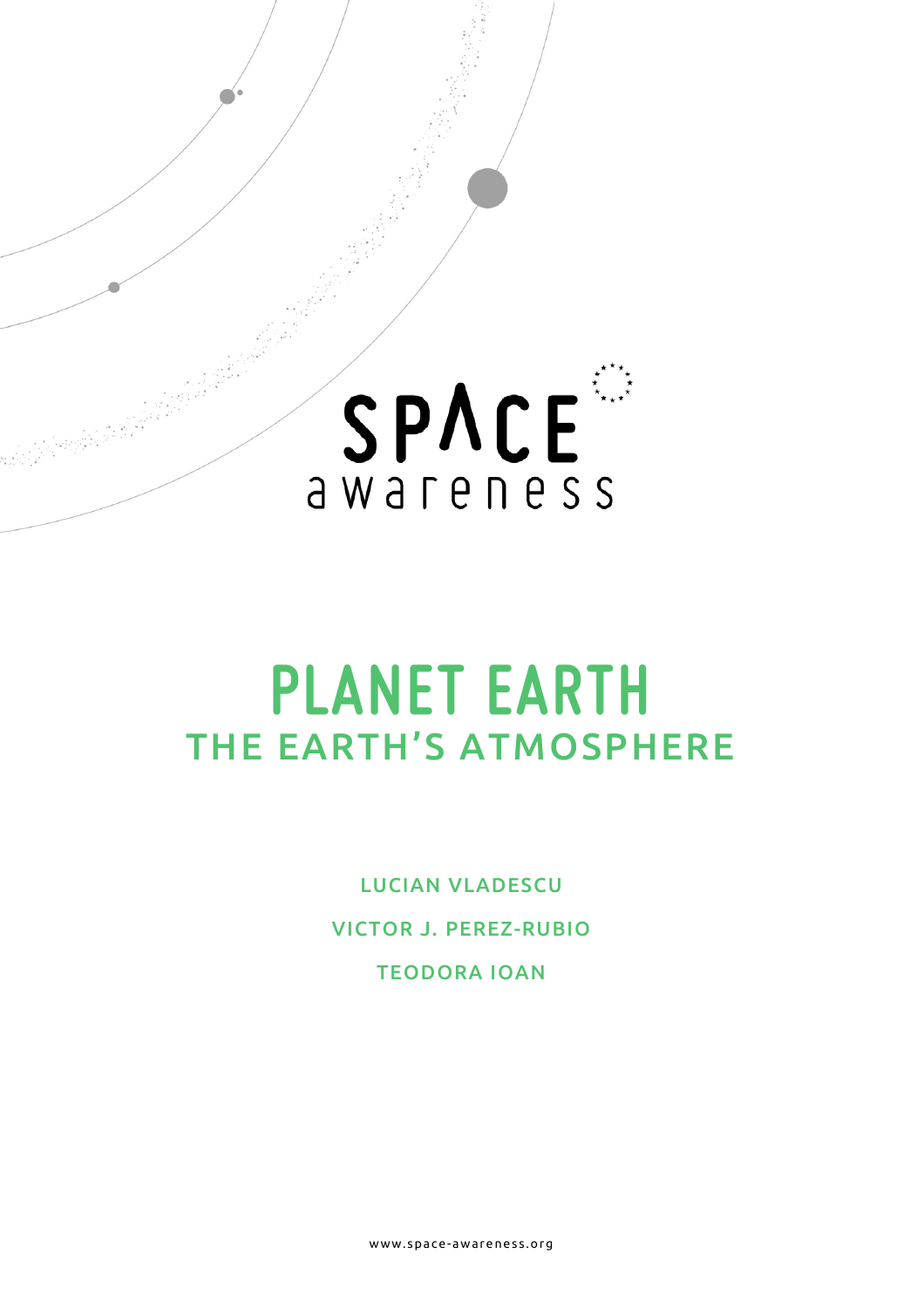#### Information about the course

**Brief description:** In this activity, students learn what is meant by air and what the atmosphere is. They will work in groups to learn more about the composition of the atmosphere, its temperature and air circulation.

**Curriculum topic:**  Planet Earth

**Education level:** Secondary

**Didactical hours:**  1

**Category:** Our fragile planet

**Keywords:** air, Earth, atmosphere, oxygen, CO2, sky, atmospheric temperature, greenhouse effect, habitability

**Students' prior knowledge:** Planet Earth

**Language:** English

**Age range:** 10-14

#### **Educational Objectives:**

Learn what the atmosphere is, its composition and layers Learn about the atmospheric temperature and greenhouse effect Discover air circulation Define Earth as a habitable planet and the role of the atmosphere in this

### **TABLE OF CONTENTS**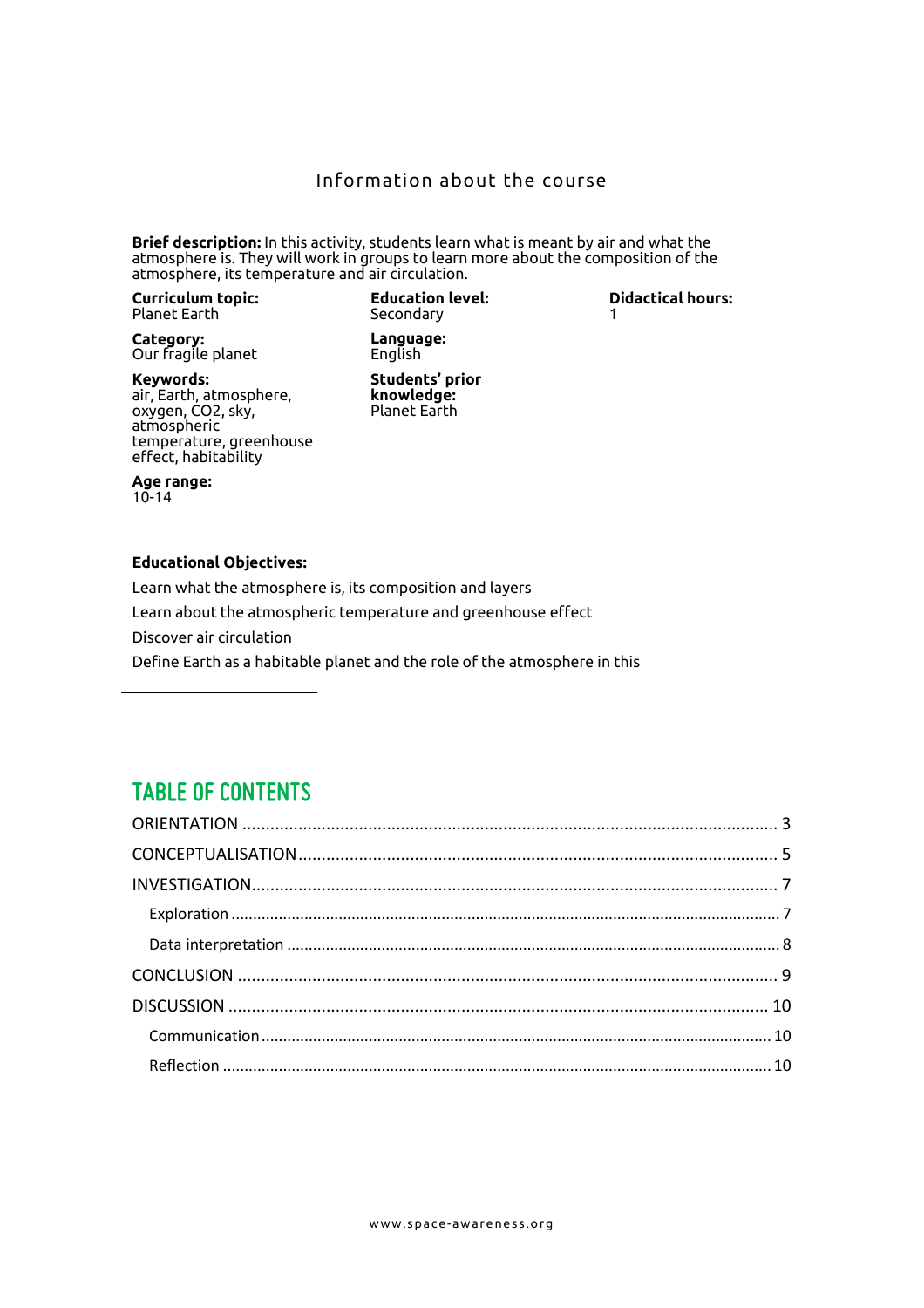

# <span id="page-2-0"></span>**ORIENTATION**

To start this activity, you can ask some more introductory questions.

"Did you ever wonder where is the air come from? Or what is the weather? I am sure you have heard about the atmosphere or the greenhouse effect. Do you know what these mean? Today we will try to answer some of these questions."

Start by showing students a video to spark their interest in Earth's atmosphere: <https://youtu.be/CsWp25SAPq4>

Tell them to write down the elements they notice (e.g. the Earth's atmosphere, clouds, sky, weather, etc.). In this way, they will already start identifying some key concepts that they will investigate in this lesson: the definition of the atmosphere, the composition of the atmosphere, etc.

After the activity is done, ask the students to give you some of the concepts they identified and write them on the board.

"Ok then, let's see what are some key elements we've noticed in the video."

To make for a neat design, as the students list their concepts, try to group them already by composition, temperature and circulation without actually defining the categories yet. Once this is done, point out the grouping to the students and ask them how they would define the category.

"That's great, it looks like we have a lot of elements here. Let's look closely at these areas here on the board. If we were to put all of these words in a bigger category, what would it be?"

Together with the students, the categories of atmosphere composition, temperature and circulation are outlined.

Open a Padlet wall and then guide the students with questions so as to shape these three categories: for example, for the composition category, you can ask them "This is what we saw in the video, but what else do we know about the atmosphere's composition?", "What else do we know about the atmospheric gases?", "Why is the atmosphere's composition so important for life?"

Write their answers in the Padlet, using the pictures as references.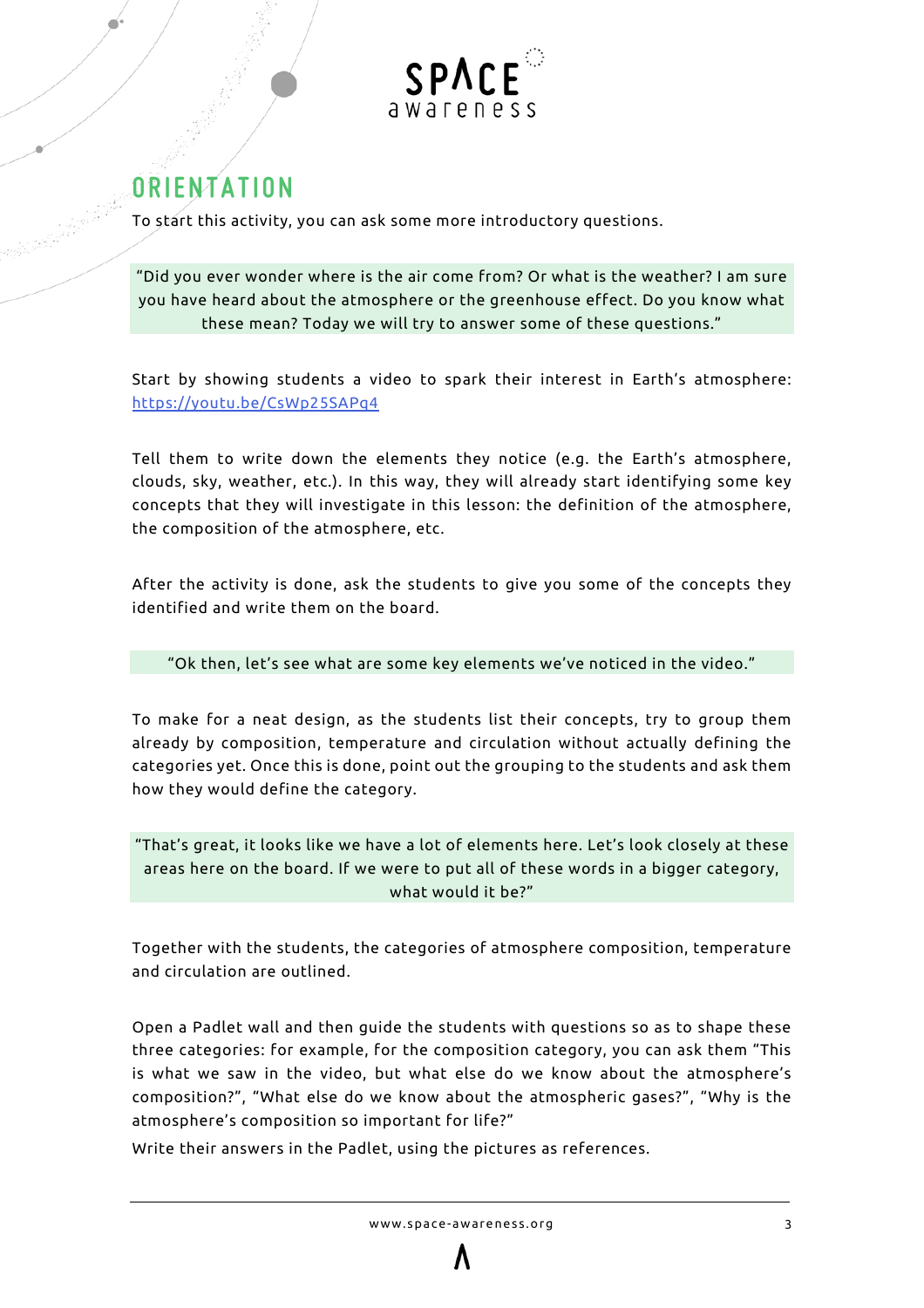

As this exercise progresses, frame it into a larger picture by explaining to them how important the Earth's atmosphere is for our day-to-day life

"So you see, you already know or have a hunch about these things. Now let's have a closer look at this!"

#### **EXTRA GUIDELINES Use of ICT tools and materials**

Tools:

- A text editor for students to write down their observations from the video (Google Document, Microsoft Word, Evernote https://evernote.com/, etc.). For consistency, try to keep the same instrument throughout the lesson, at least per group (see later phases).

Padlet to gather the student's ideas;<https://padlet.com/>

Other materials: photos of the atmospheric layers to insert in the Padlet wall and to connect the concepts you discuss with students:

[https://commons.wikimedia.org/wiki/File%3AAtmospheric\\_Layers.svg](https://commons.wikimedia.org/wiki/File%3AAtmospheric_Layers.svg)



*Figure 1. Atmospheric layers. By Bredk, converted to SVG by tiZom, globe borrowed from Earth clip art.svg, CC-BY-SA-3.0.*

#### **Tips for a diverse classroom**

It's possible that in this type of open-ended exercise, some students may be hesitant to contribute (either they are shy or are afraid of being criticised) so be sure to indicate you are paying attention to them and convey to them that all answers are important and valuable.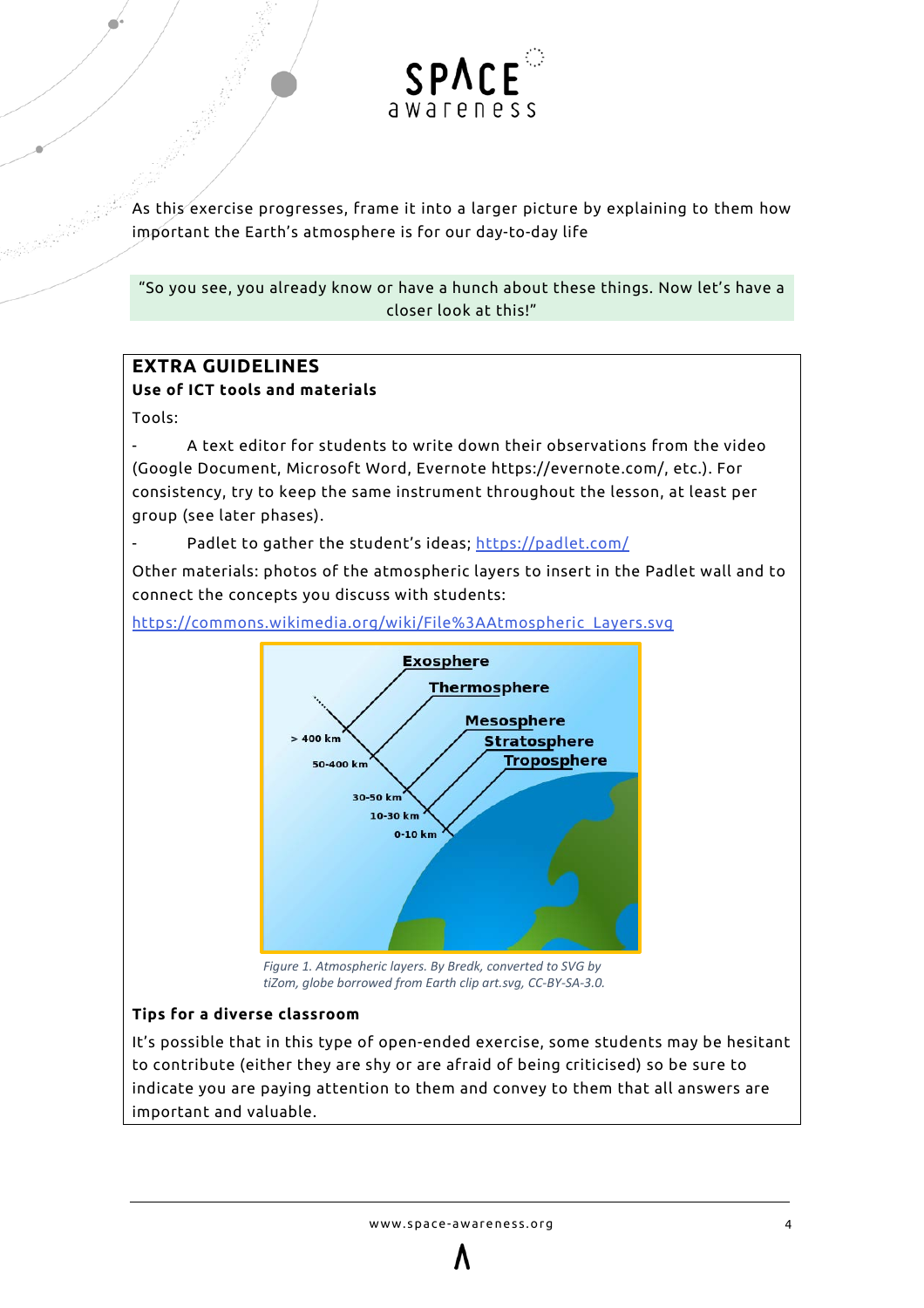

### <span id="page-4-0"></span>**CONCEPTUALISATION**

Now that you've explored the lesson topics the ground is set to start refining the concepts that may have been touched upon in the students' answers earlier and also to develop research questions for them to explore and investigate.

Explain to the students that now they will have to refine their concepts and also identify relationships between them. They will have to split into three groups (which will remain the same throughout the lesson), each of them investigating one of the three topics identified before (atmosphere's composition, temperature, or air circulation), always keeping in mind how they are related to one another. To do this easily, have one student from each group draw a slip of paper with either atmosphere's composition, temperature, or air circulation.

"We will now split into three research groups and each group will take up either the atmosphere's composition, temperature or air circulation and research more about their effects on Earth and also, how they are related to one another. To be able to do this, we first need to understand what exactly we need to investigate. Let's split into our groups and we'll see what our next steps are."

You can ask them the following questions to have a starting point for the structure they need in formulating their research questions:

| "What is the atmosphere?"                                                          |
|------------------------------------------------------------------------------------|
| "What are the layers of the atmosphere?"                                           |
| "When the Earth is closest to the Sun, is the temperature higher on Earth?"        |
| "Why does the air move and how?"                                                   |
| "How does the Sun affect our lives on Earth?"                                      |
| "How come we are able to live on Earth, but not on other planets? What makes Earth |
| different?"                                                                        |

If they miss any concepts or relationships, you can return to them later on in the lesson and supplement the concept map. Also, make sure that they also address the questions posted above. Students will have a lot of questions and ideas, so make sure that each group investigates at least one of the questions proposed by you. It may happen that their investigations overlap, so encourage them to investigate further and approach this at a later stage in the lesson, when you reflect on the activity.

As a group, students will use GoLab's Question Scratchpad tool to come up with questions regarding the relationship between the concepts they've identified and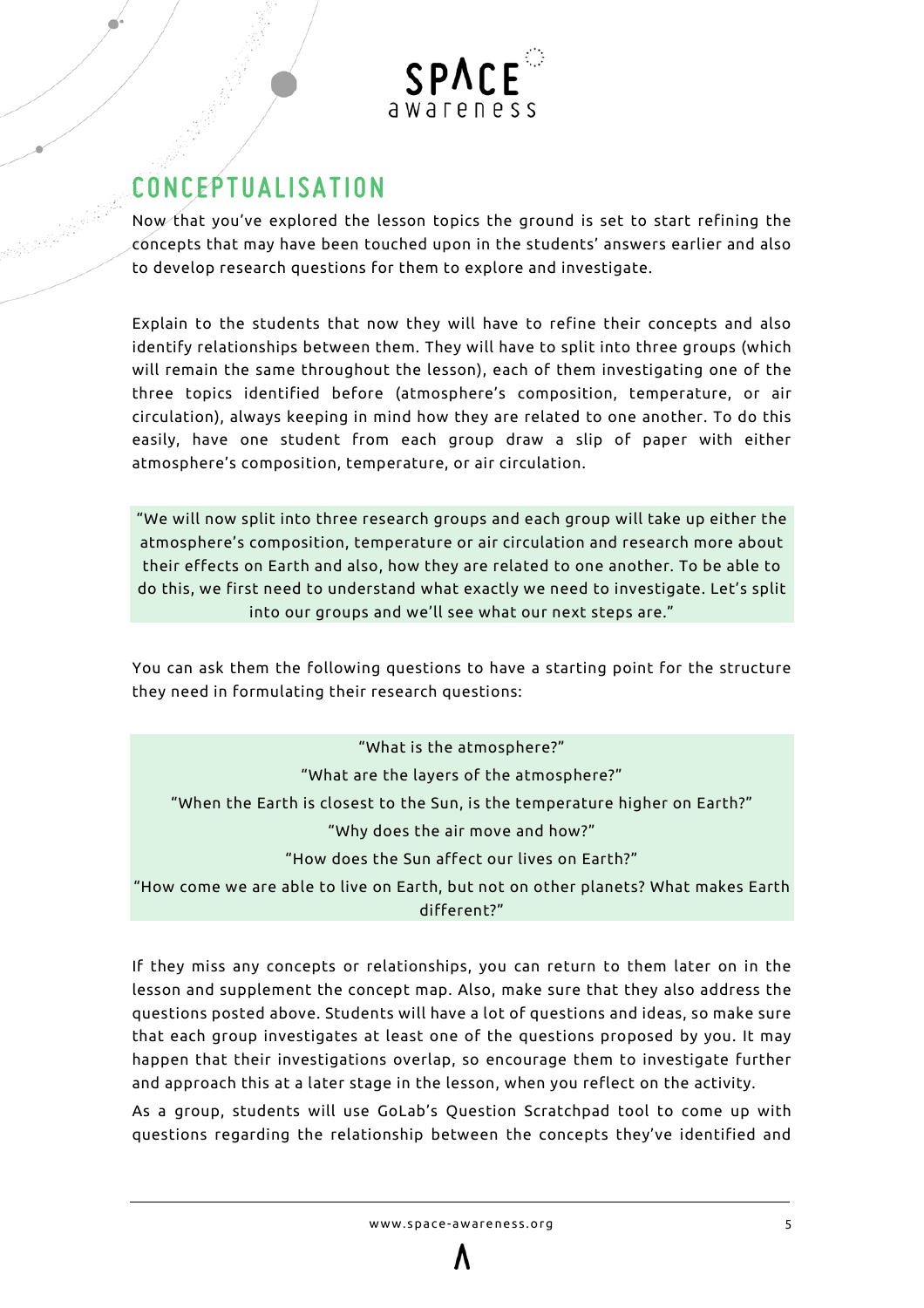

write them in a shared Google Doc, or any other online editor they may decide to use, per group.

When they have finished their group discussion, invite them to list their questions. This is an opportunity to help them refine their questions and also to write them down in the Padlet to keep the storyline of the lesson.

These are images from Padlet:



#### **EXTRA GUIDELINES**

#### **Suggested ICT tools and other resources**

Students can use the Question Scratchpad [\(http://www.golabz.eu/apps/question](http://www.golabz.eu/apps/question-scratchpad)[scratchpad\)](http://www.golabz.eu/apps/question-scratchpad) from GoLab [\(www.golabz.eu\)](http://www.golabz.eu/) to identify their research questions and then create a common text in Google Docs or another editor, where they write them down.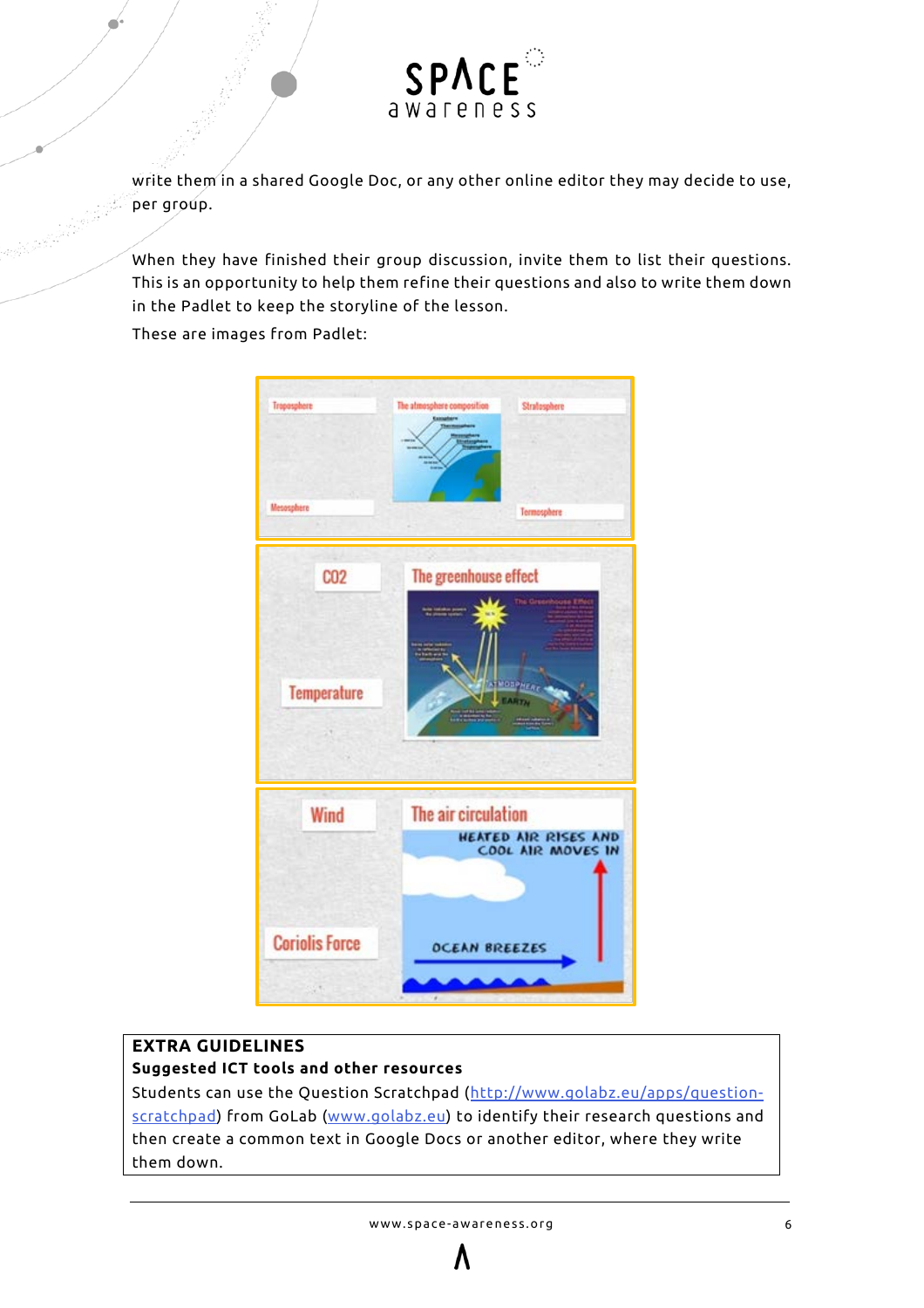

#### **Tips for a diverse classroom**

 $\mathscr N$ Aake sure the groups are random, with as little gender or social groupings as possible.

Make sure you offer them support in formulating questions, but not necessarily correct questions. Part of the process is the fact that even a false hypothesis will lead to learning. Later on in the lesson, you can go back to this stage and ask them to reflect on their initial questions and see how these have changed after their investigation.

### <span id="page-6-0"></span>**INVESTIGATION**

#### <span id="page-6-1"></span>**Exploration**

Now that the students have identified their research questions, at this stage ask them to come up with ideas of how they will research their questions further. This includes making use of online search engines, educational websites (e.g. Wikipedia), etc.

"Now that we've decided what to research, we need to start finding some answers. What could be some ways to explore these questions?"

Students will come up with some ideas.

"Seems that we have quite a few ideas. That's great! Now we just have to start to explore and retrieve more information."

When they have several proposals, give them also a series of resources they can investigate if they choose to (see ICT tools & materials).

### **EXTRA GUIDELINES Suggested ICT tools and materials** Research tools and search engines: Google search, Wikipedia. About: - Composition of the atmosphere: <http://www.space.com/17683-earth-atmosphere.html> - Air temperature and greenhouse effect: [http://www.geography4kids.com/files/atm\\_temp.html](http://www.geography4kids.com/files/atm_temp.html) [http://www.geography4kids.com/files/atm\\_temp2.html](http://www.geography4kids.com/files/atm_temp2.html) - Air circulation: [http://www.geography4kids.com/files/atm\\_circ.html](http://www.geography4kids.com/files/atm_circ.html)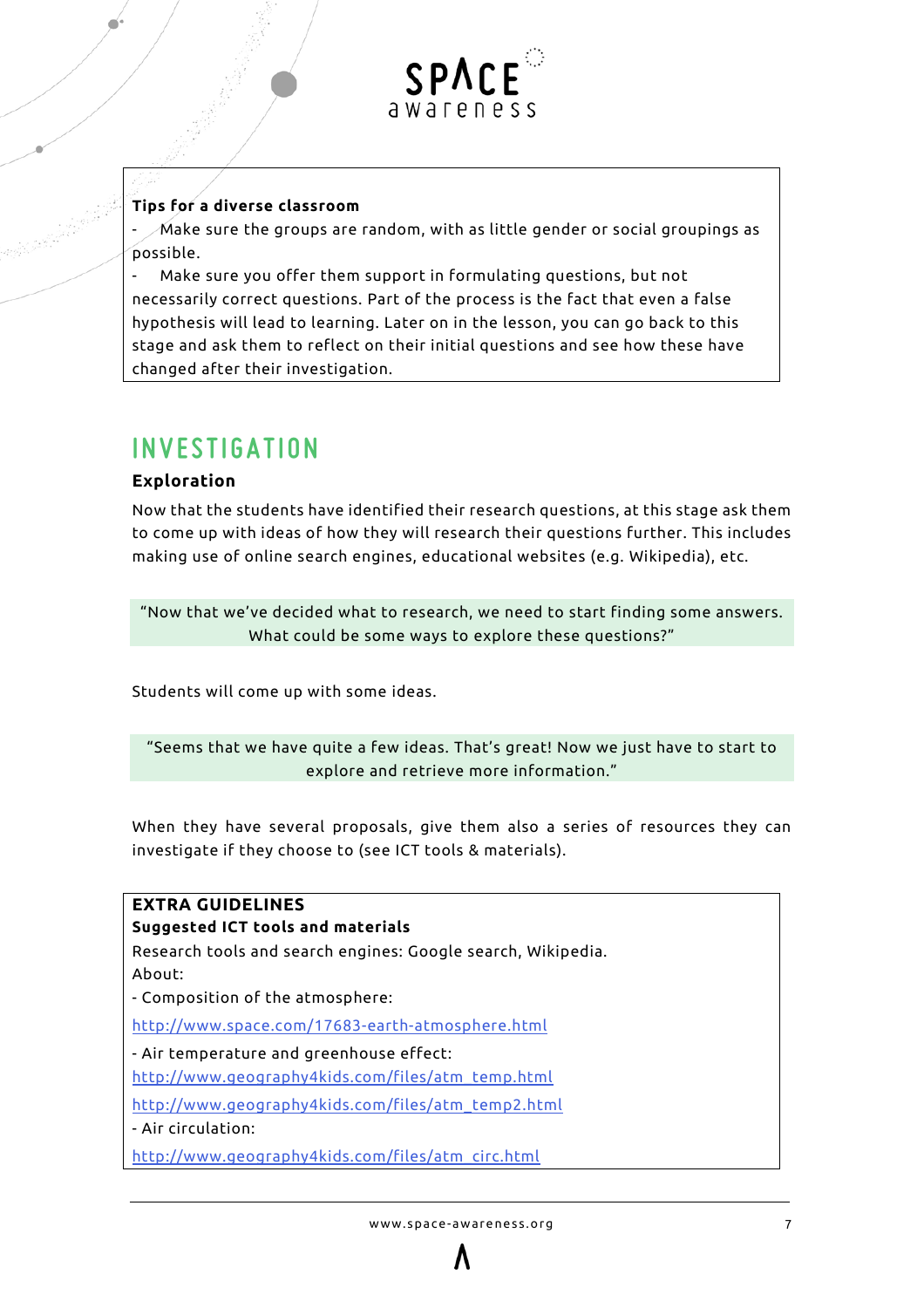

 $-$  The Sun; Seasons and temperatures: [http://www.artescapesonline.com/movies/Module%20IV\\_V15.swf](http://www.artescapesonline.com/movies/Module%20IV_V15.swf)

#### <span id="page-7-0"></span>**Data interpretation**

In this stage, students will have to synthesise the data they have collected and extract meaning from their research.

Ask them for ideas on how they can summarise their findings. They can use simple diagrams, graphs and even mind maps to synthesise what they have learned.

Another example would be to formulate their findings the same way they did with their research questions (not as questions, but as statements). In this way, it will be easier for them to draw the conclusions in the next phase.

"Now that we've concluded our research, we have a lot of raw data on our hands – data that needs to be processed just a bit more to be able to draw conclusions from it. Let's see some ways in which we can get some simple ideas out of our research. What instruments would you use to summarise the research you've just done?"

#### **EXTRA GUIDELINES**

#### **Suggested ICT tools and materials**

Students can use the Question Scratchpad [\(http://www.golabz.eu/apps/question](http://www.golabz.eu/apps/question-scratchpad)[scratchpad\)](http://www.golabz.eu/apps/question-scratchpad) from GoLab [\(www.golabz.eu\)](http://www.golabz.eu/) to synthesise their findings and then create a common Google Doc where they write them down.

They can also use Excel, or Google Sheets.

#### **Tips for a diverse classroom**

- Develop a positive climate in the class that promotes learning. Encourage your students (as a group or individually) to consult you if they have problems during their inquiry. This is also an indirect way to get to know your students and thus be able to tackle assumptions you might have about their learning behaviour and capacities based on their gender or cultural background.

- Have high expectations for all your students. Keep an eye on teams and make sure you spot cases where a student underperforms.

- Make sure the same students do not always put themselves in the position of leadership. Assigning roles (deliberately or randomly) may assist here in ensuring that all students get a chance to take on different responsibilities (manipulating equipment, recording results, reporting back etc.).

- Create a cooperative instead of a competitive environment within each group and among groups.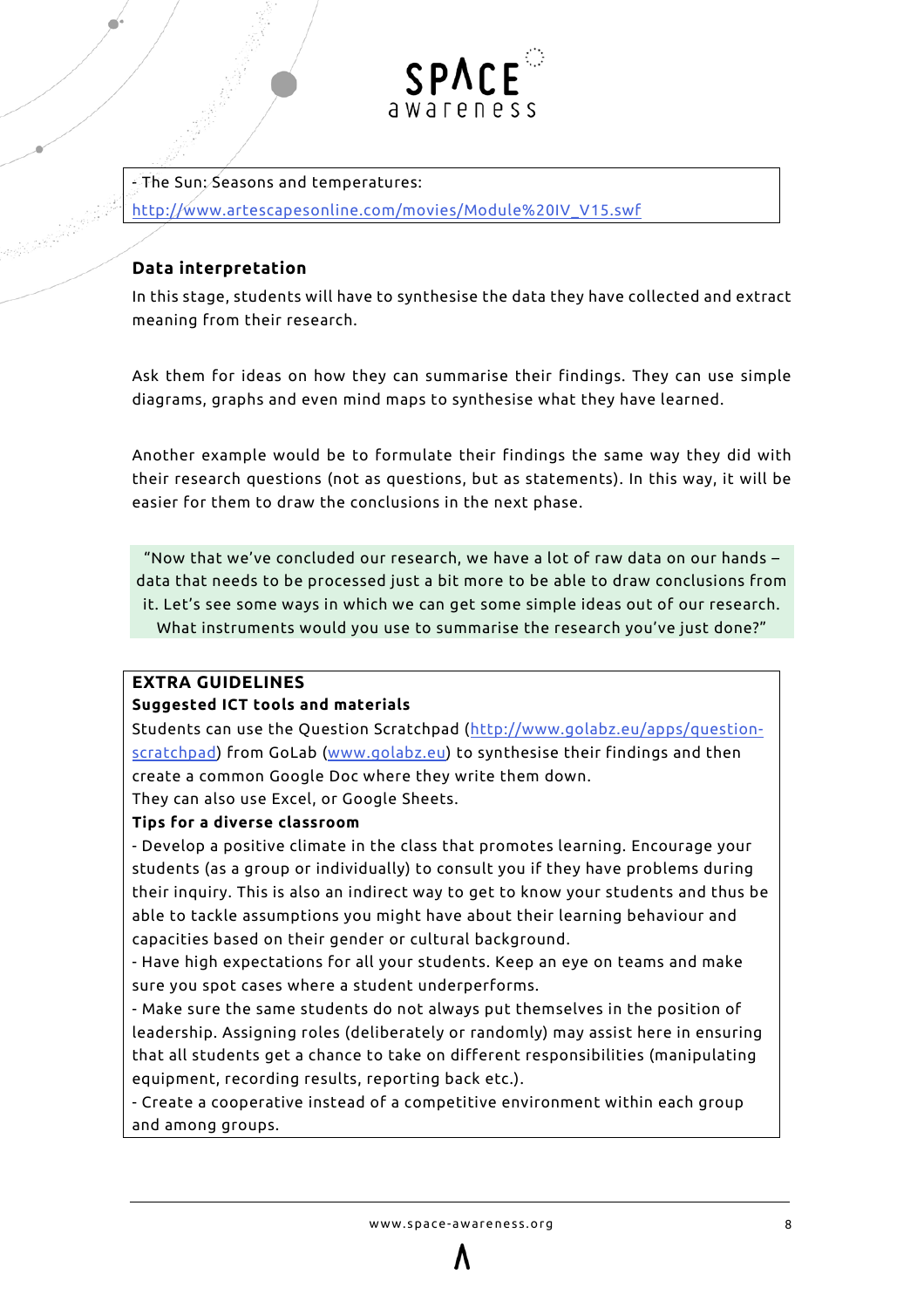

# <span id="page-8-0"></span>**CONCLUSION**

Based on the data interpretation that the students made in the previous phases, ask them to compare their findings with their initial questions.

"Let's go back to our initial questions now and see what has changed. Did we make a correct assumption? What new insights have we gained?"

Redirect them to the Padlet wall and ask them to fill it in with their new conclusions and insights on how the variables they studied actually tie together.

"Take your interpretation from your group's worksheet (Google Doc, etc.) and fill in the Padlet wall with your new findings. Note down any mistakes you may have found in your previous assumptions."

Bring to the students' attention any mistakes they made in the previous phase and which they failed to figure out, so as to correct them.

An example for coding this is A for their 'answers' or conclusions and M for any mistakes they might have made in their initial questions or assumptions.

#### **EXTRA GUIDELINES**

#### **Suggested ICT tools and materials**

- Padlet

- Google Doc, other editor

#### **Tips for a diverse classroom**

- Encourage students to include multiple perspectives and consider alternative explanations.

- Don't allow students to be interrupted or intimidated.

- Give students time to draw their conclusions and be sure that you are paying attention to all of them equally.

- Give credit and attention to hesitant, shy or quiet students.

- Ask all students to take turns in making conclusions.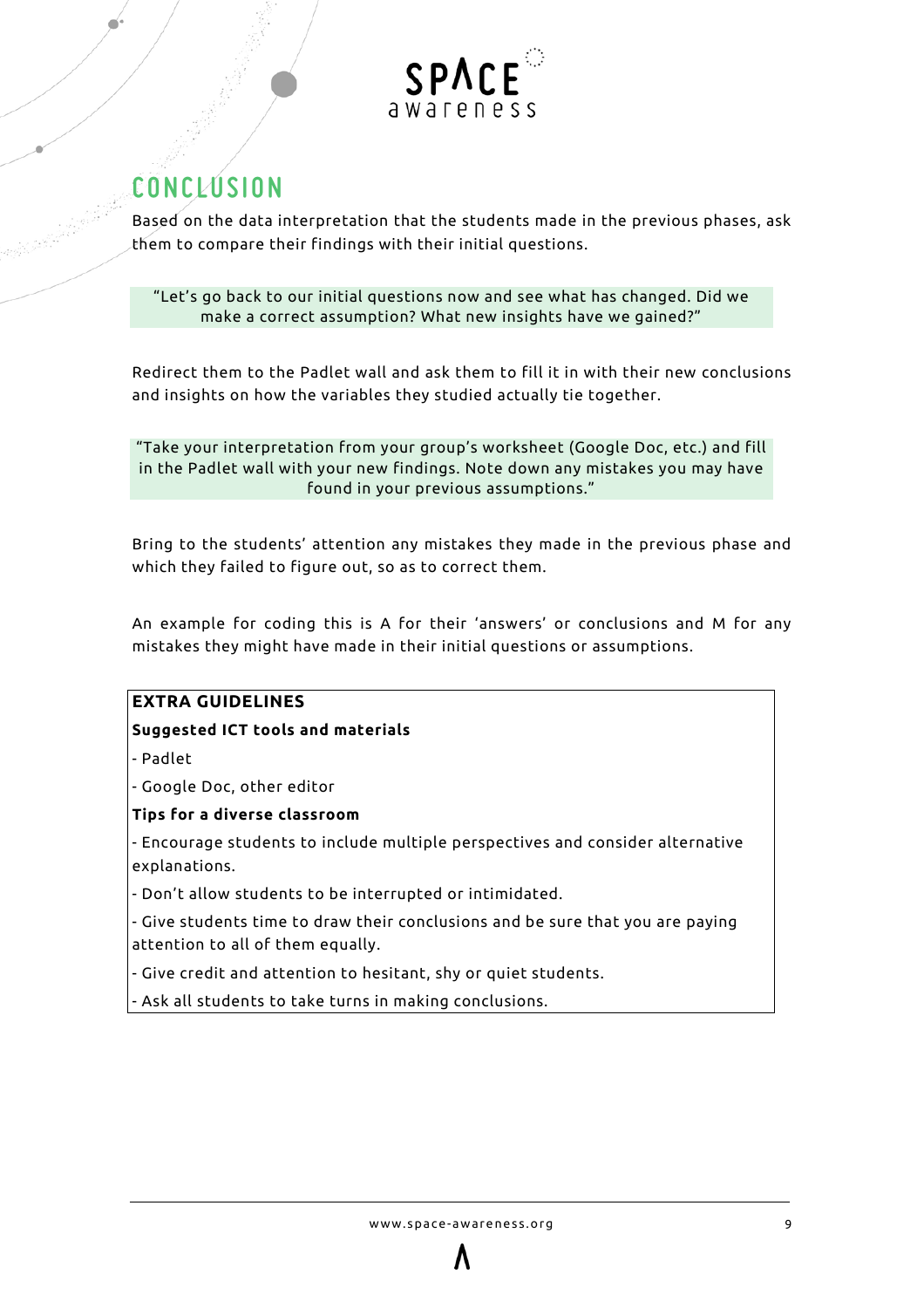

## <span id="page-9-0"></span>**DISCUSSION**

#### <span id="page-9-1"></span>**Communication**

Now that the students have a clear view of their conclusions and have corrected their initial assumptions, they can present their findings to the rest of the class.

Ask your students to incorporate their inquiry process into a group poster and ask them to be as creative as possible.

"Our research is now complete and at the end of the lesson it's important that we share our work with the rest of class and reflect on what went well and what can be improved.

"When scientists and researchers do their work, they don't keep it to themselves they think: *Woah, the world needs to know about this! This could help a lot of people, even revolutionise the way we think about this!*"

"They also know that research isn't always perfect and that you always need to improve and tinker with the way you research to be able to do it better next time."

After each group has chosen its way of working, write down on the board the steps through which they have to go in their discussion and reflection.

"Please make sure you incorporate these steps into your presentation. In this way we can maximise all that we've learned and also help our colleagues to better understand what each group did"

Make sure to offer them guidance in presenting their findings and using a scientific approach as much as possible by addressing all of the steps of their inquiry process, regardless of their chosen way of presenting.

#### <span id="page-9-2"></span>**Reflection**

In their presentation, make sure that they include a reflection section. You can give them the following questions to answer for this sub-phase:

- Did you complete all activities correctly? Be honest about your work.
- What went well and what went wrong through all of the phases that you went through in this lesson? Reflect on your actions and approach to the scientific process (avoid placing the blame on something or someone else);
- List a series of things that you will change and do differently next time to have an even more successful inquiry process;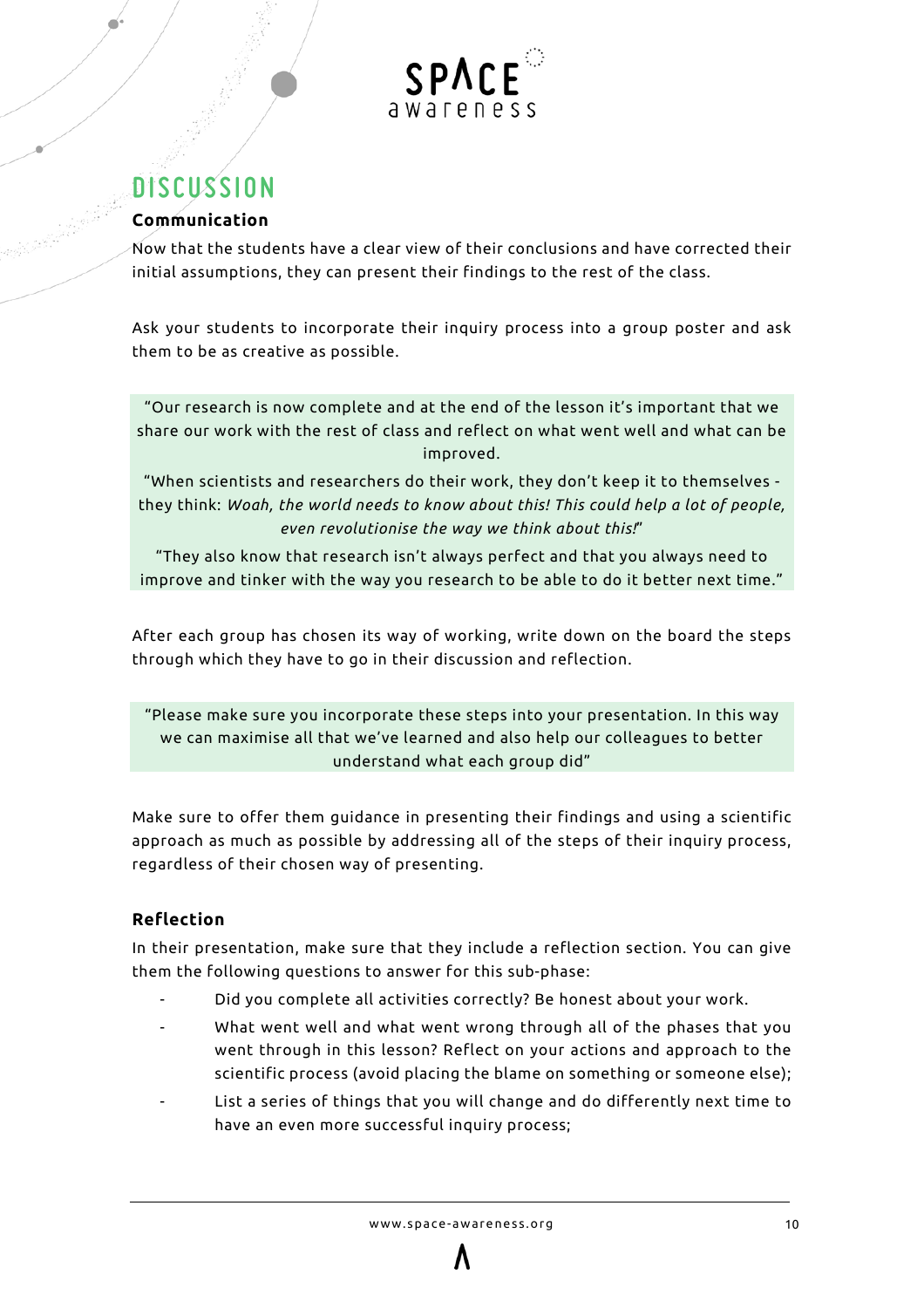

At the end, have each group present their poster.

"Taking turns, each group will come up and present their work today."

They picture it and add the photo on the Padlet.

#### **EXTRA GUIDELINES**

#### **Suggested ICT tools and other resources**

PowerPoint or Prezi can also be used instead of posters.

- − Materials for posters
- − Padlet Presentation tools (MS PowerPoint, Open Office Impress, Prezi)

#### **Tips for a diverse classroom and ensuring gender balance**

- Be encouraging with students to use their creativity
- − Support students in being honest with themselves and correct in the reflection process; don't allow bullying, teasing or blaming
- − Allow the presentation of multiple opinions and perspectives.
- Use examples from multiple backgrounds and perspectives. The same groups should not always be used for demonstrating positive or negative examples.
- Be sensitive to cultural differences in writing styles, recognising that many standards apply to the evaluation of good writing and presenting.
- Be explicit about what is expected and show examples of good writing done by other students.
- Be sensitive to the experiences of visibly underrepresented students in your class.

#### **Main Skills involved**

- − Active Listening Giving full attention to class mates and to what other teams are presenting. Taking time to understand what other teams did. Asking questions on their work and results.
- Reading and Comprehension Be able to understand the written reports of other teams and assess them. Be able to read relevant theory and reflect on new knowledge.